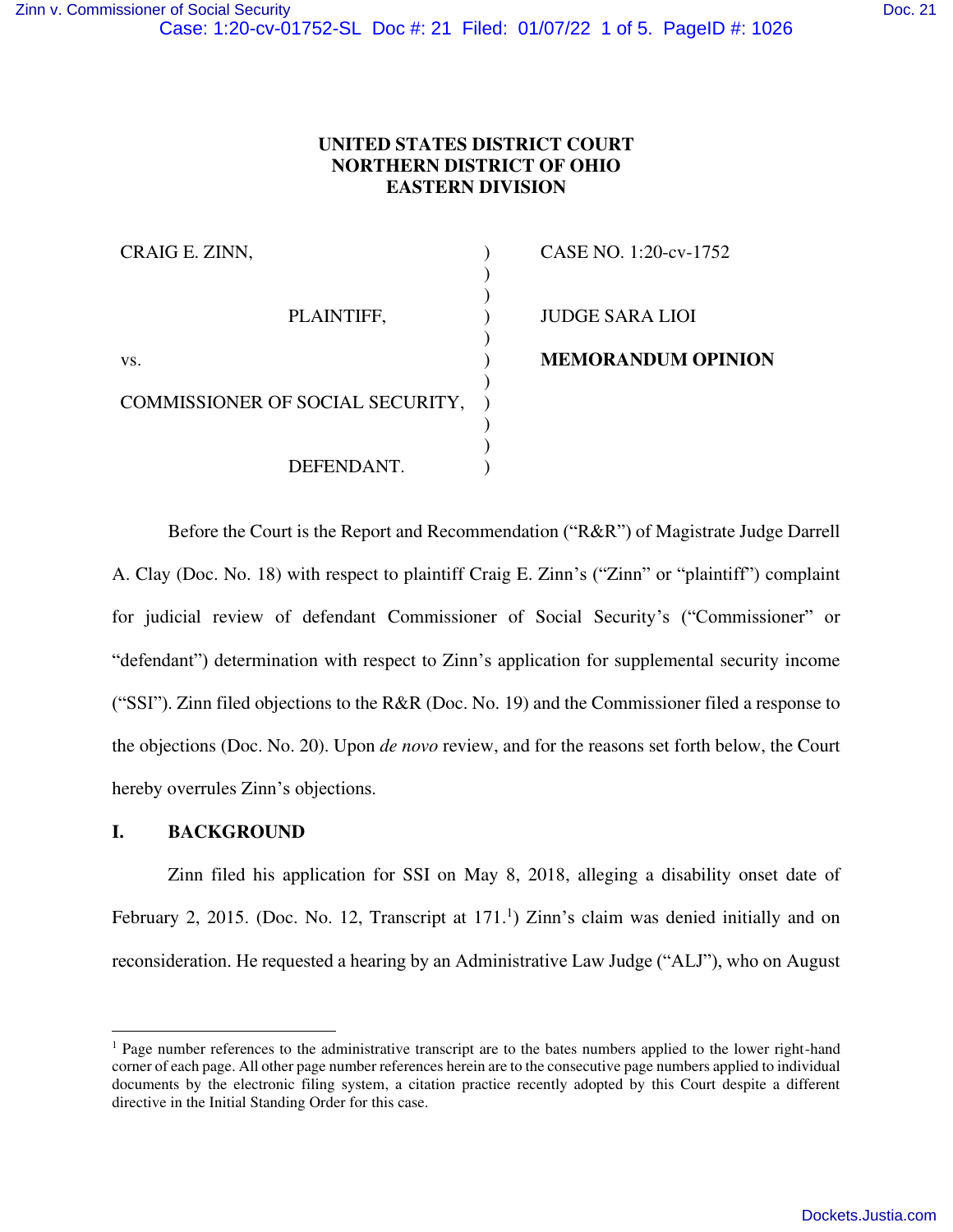#### Case: 1:20-cv-01752-SL Doc #: 21 Filed: 01/07/22 2 of 5. PageID #: 1027

27, 2019, issued a decision finding Zinn not disabled. (*Id*. at 12–30.) The Appeals Council denied Zinn's request for administrative review and he sought judicial review.

On November 12, 2021, Magistrate Judge Clay issued his R&R recommending that the Commissioner's decision be affirmed.

## **II. DISCUSSION**

#### **A. Standard of Review**

This Court's review of the magistrate judge's R&R is governed by 28 U.S.C. § 636(b), which requires a *de novo* decision as to those portions of the R&R to which objection is made.

Judicial review of the Commissioner's decision, however, is limited to a determination of whether the ALJ applied the correct legal standards and whether there is "substantial evidence" in the record as a whole to support the decision. 42 U.S.C. § 405(g); *Longworth v. Comm'r Soc. Sec. Admin.*, 402 F.3d 591, 595 (6th Cir. 2005). "Substantial evidence is defined as 'more than a scintilla of evidence but less than a preponderance; it is such relevant evidence as a reasonable mind might accept as adequate to support a conclusion.'" *Rogers v. Comm'r of Soc. Sec.*, 486 F.3d 234, 241 (6th Cir. 2007) (quoting *Cutlip v. Sec'y of Health & Human Servs.*, 25 F.3d 284, 286 (6th Cir. 1994)).

If there is substantial evidence to support the Commissioner's decision, it must be affirmed even if the reviewing court might have resolved any issues of fact differently and even if the record could also support a decision in plaintiff's favor. *Kyle v. Comm'r of Soc. Sec.*, 609 F.3d 847, 854– 55 (6th Cir. 2010); *Buxton v. Halter*, 246 F.3d 762, 772 (6th Cir. 2001) ("The findings of the Commissioner are not subject to reversal merely because there exists in the record substantial evidence to support a different conclusion.") (citations omitted).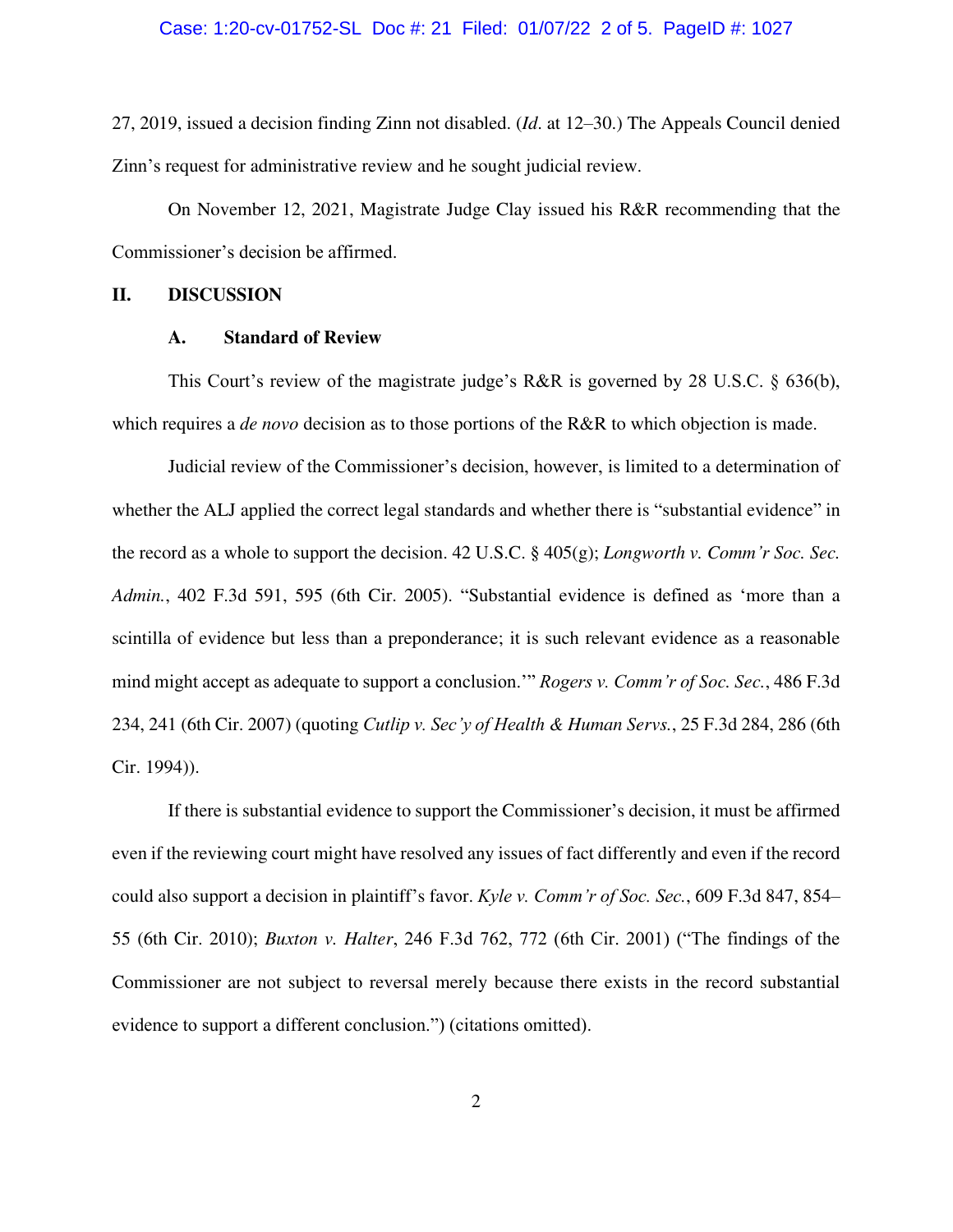### **B. Analysis**

Plaintiff raises a single objection to the R&R, arguing that it improperly analyzed the ALJ's conclusions regarding Zinn's use of a cane and its impact on his residual functional capacity ("RFC"). Zinn claims he needs a cane for balance and ambulation and, therefore, use of a cane as well as the limitations identified by his treating physician, Dr. Gary Kutsikovich, should have been included in the RFC. Zinn claims his need for a cane is both supported by and consistent with the record. (Doc. No. 19 at 1 (citing 20 C.F.R.  $\S$  416.920(c)(2))<sup>2</sup>.) If that is true, it would be relevant because, as noted by the Vocational Expert ("VE") at the hearing before the ALJ, if a person needed an assistive device such as a cane to stand and/or walk, that would preclude the ability to perform the full range of light work. (Doc. No. 12 at 62.)

In his objections, Zinn asserts that "the ALJ failed to properly articulate his reasons for finding [Dr. Kutsikovich's] report unpersuasive." (Doc. No. 19 at 3 (citing *Russ v. Comm'r of Soc. Sec.*, No. 1:20-cv-1838, 2021 WL 3709916, at \*9 (N.D. Ohio Aug. 20, 2021).) The Court disagrees.

It appears undisputed that Zinn began using a cane consistently in 2019 after an MRI on March 20, 2019 (ordered because of "pain in right knee") documented a right knee problem. (*See*  Doc. No. 12 at 549 (finding "[s]evere patellofemoral and medial tibiofemoral osteoarthrosis").) Zinn testified at the July 2019 hearing before the ALJ that, although previously he used a cane only intermittently "when [his] knee would swell or [his] [right] hip would be bothering [him] real

<sup>&</sup>lt;sup>2</sup> When evaluating the "persuasiveness" of all the medical opinions, the ALJ considers: (1) supportability; (2) consistency; (3) relationship with the claimant; (4) specialization; and (5) other factors, including but not limited to evidence showing that a medical source has familiarity with the other evidence in the claim or an understanding of the agency's disability program's policies and evidentiary requirements." 20 C.F.R. 416.920 $c(a)$ ,  $(c)(1)$ –(5). Supportability and consistency are considered the most important of all the factors listed. 20 C.F.R. § 416.920c(b)(2).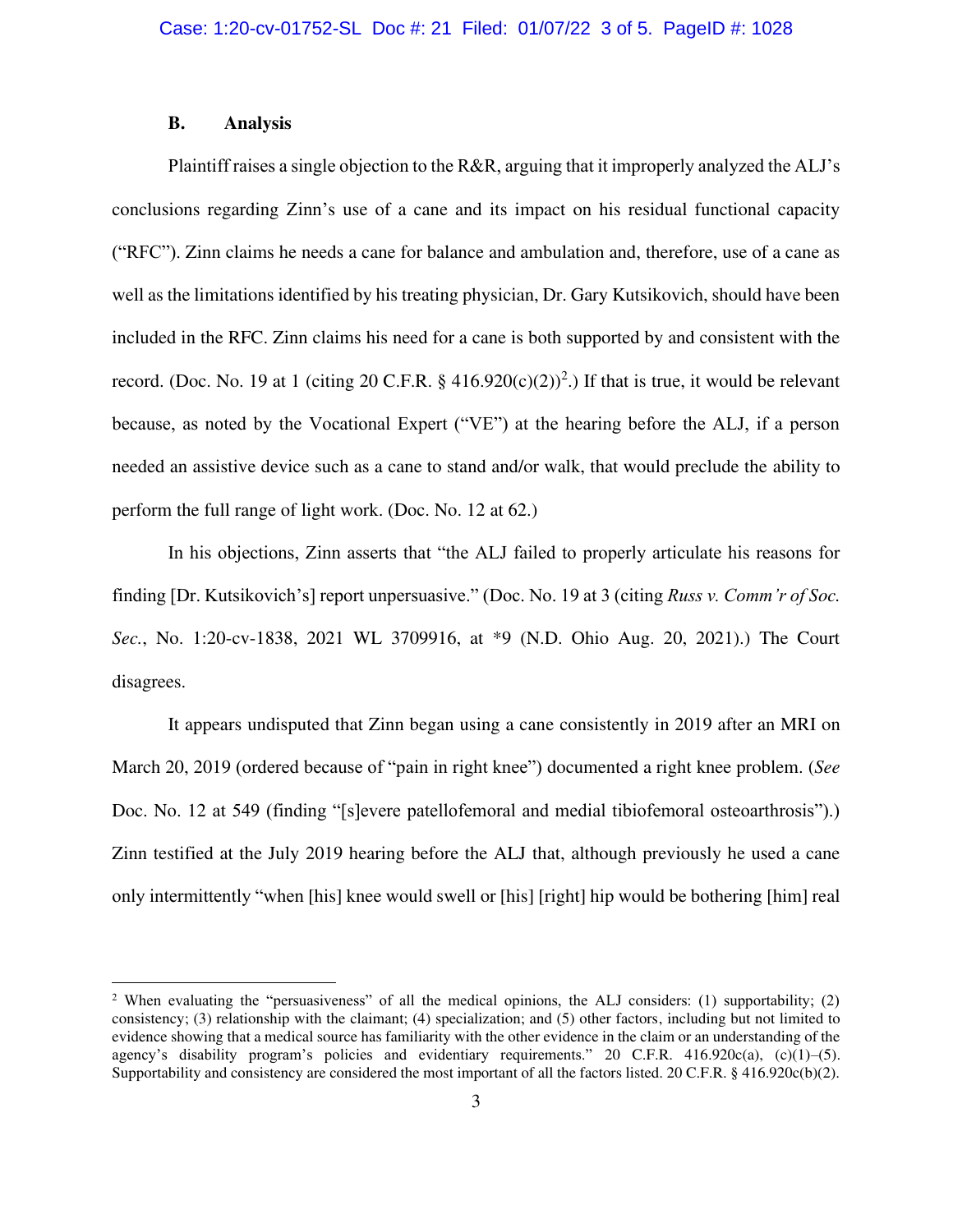### Case: 1:20-cv-01752-SL Doc #: 21 Filed: 01/07/22 4 of 5. PageID #: 1029

bad," (*id*. at 47), about six to eight months prior to the hearing, he began to use it "constant[ly]" to help him rise from a seated position, for stabilization while standing, and while walking. (*Id*. at 47–48.)

At Step Two of the disability analysis, the ALJ determined that Zinn has the following severe impairments: post-traumatic headaches and seizure disorder status-post multiple concussions; chronic pain disorder, degenerative disc disease of the cervical and lumbar spine; bipolar disorder; post-traumatic stress disorder; [and] generalized anxiety disorder." (*Id*. at 18.) Although the ALJ acknowledged Zinn's obesity and "difficulty with his right knee for which he received an injection and for which he was recommended surgical intervention," (*id*.), the ALJ concluded that neither impairment was "severe" and, specifically as to the latter, that medical records throughout the relevant period consistently identified Zinn's gait as "steady" and as "normal, reciprocal pattern without assistive device." (*Id*. (record citation omitted).) The ALJ, therefore, concluded "that the non-severe effects of the claimant's right knee impairment has not imposed any documented significant limitations that would suggest exertional and nonexertional physical limitations greater than those described in Finding #4 [the RFC finding]." (*Id*. (citation omitted).)

In his subsequent discussion of Zinn's RFC, referring to the June 20, 2019 medical source statement from Dr. Gary Kutsikovich (Zinn's neurologist) wherein the doctor indicated that Zinn required a cane for ambulation at all times (*see id*. at 467), the ALJ stated that he was "not persuaded" because "the totality of the medical evidence, including [the doctor's] own treatment notes, fails to establish the extreme exertional limitations that he apparently opined." (*Id*. at 26.) In particular, Dr. Kutsikovich's treatment notes "fail to establish any neurological or